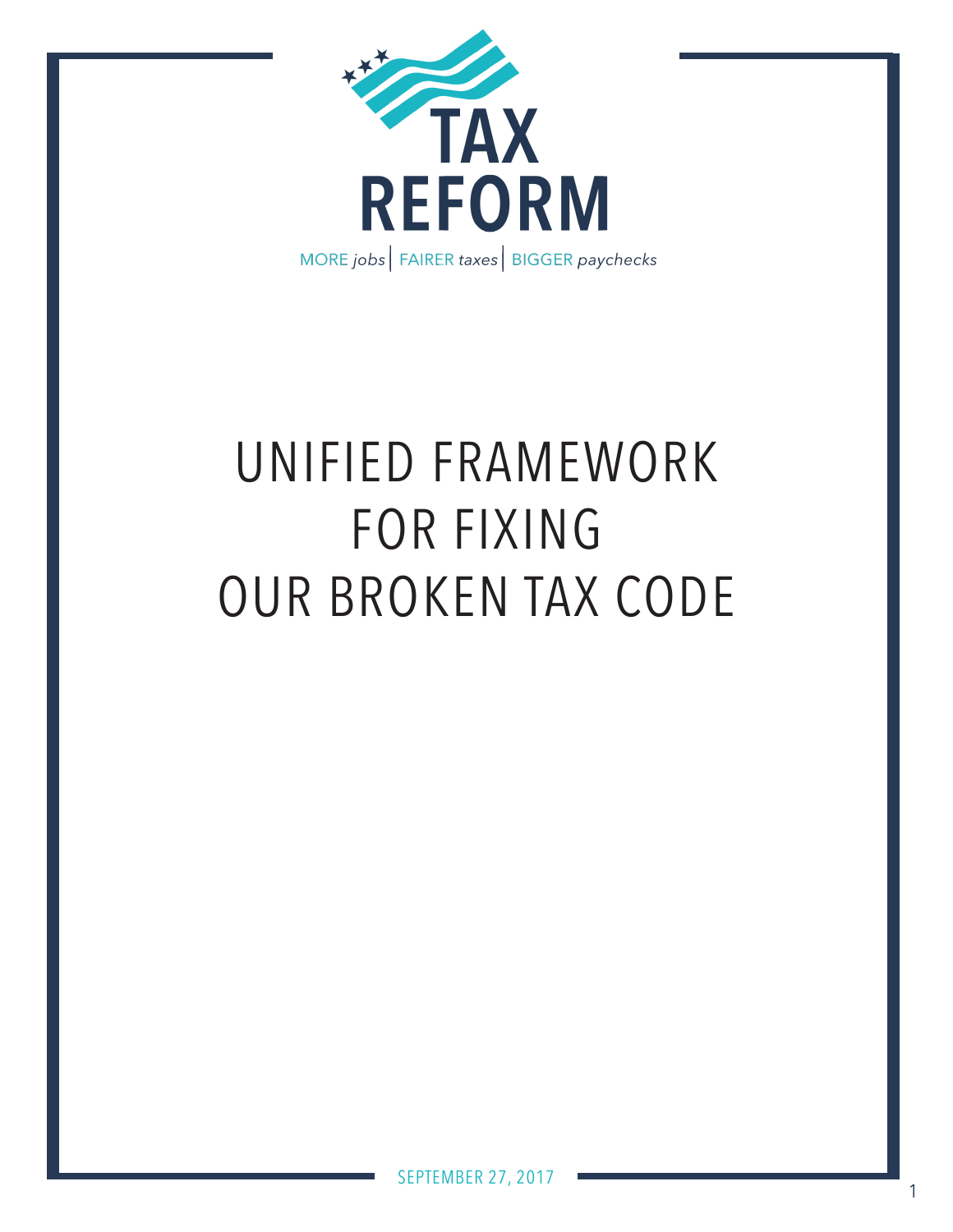

# OVERVIEW

*It is now time for all members of Congress — Democrat, Republican and Independent — to support pro-American tax reform. It's time for Congress to provide a level playing field for our workers, to bring American companies back home, to attract new companies and businesses to our country, and to put more money into the pockets of everyday hardworking people.*

President Donald J. Trump | Milwaukee Journal Sentinel | September 3, 2017

President Trump has laid out four principles for tax reform: First, make the tax code simple, fair and easy to understand. Second, give American workers a pay raise by allowing them to keep more of their hard-earned paychecks. Third, make America the jobs magnet of the world by leveling the playing field for American businesses and workers. Finally, bring back trillions of dollars that are currently kept offshore to reinvest in the American economy.

The President's four principles are consistent with the goals of both congressional tax-writing committees, and are at the core of this framework for fixing America's broken tax code.

Too many in our country are shut out of the dynamism of the U.S. economy, which has led to the justifiable feeling that the system is rigged against hardworking Americans. With significant and meaningful tax reform and relief, we will create a fairer system that levels the playing field and extends economic opportunities to American workers, small businesses, and middle-income families.

The Trump Administration and Congress will work together to produce tax reform that will put America first.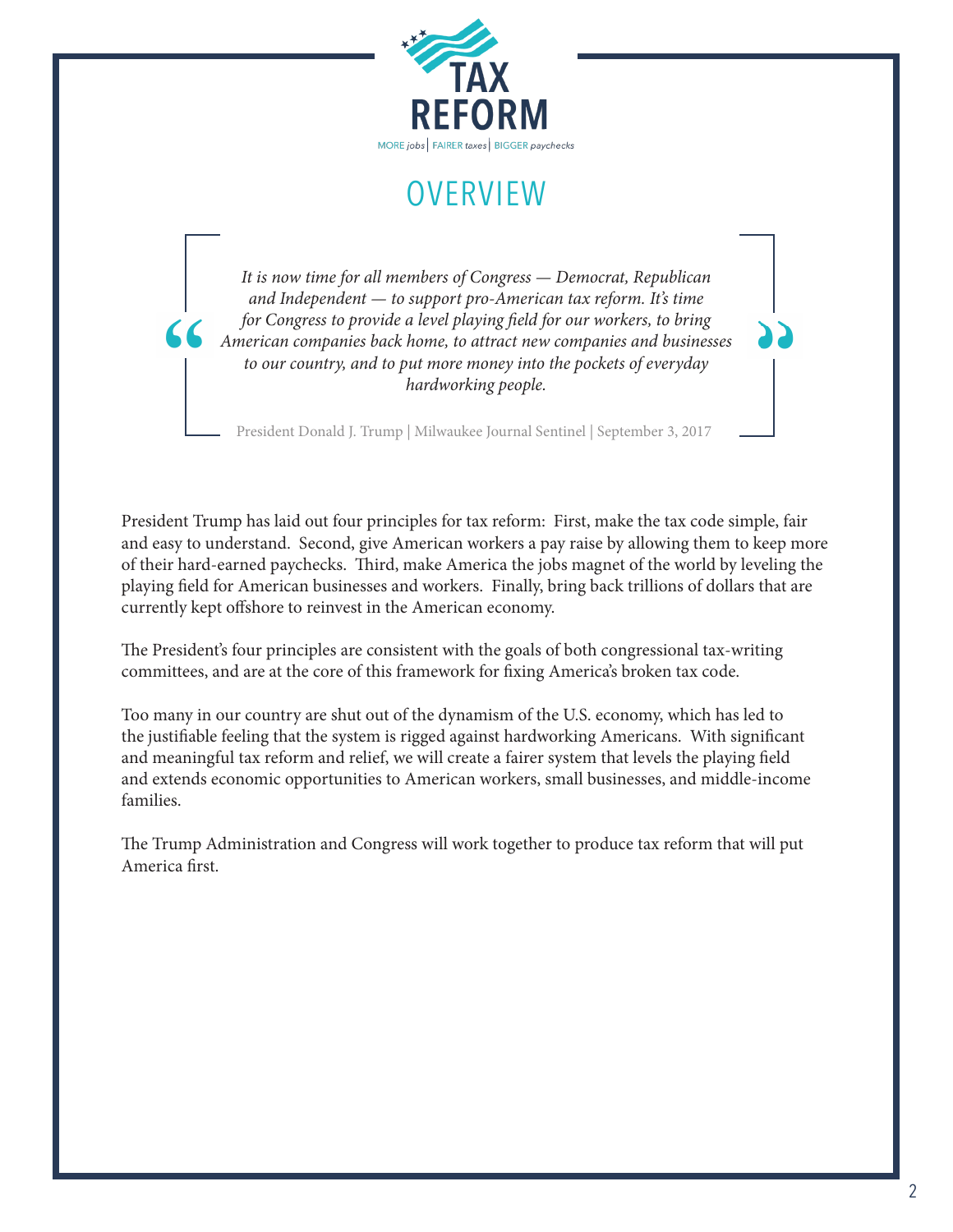

## GOALS

The Trump Administration, the House Committee on Ways and Means, and the Senate Committee on Finance have developed a unified framework to achieve pro-American, fiscally-responsible tax reform. This framework will deliver a 21st century tax code that is built for growth, supports middle-class families, defends our workers, protects our jobs, and puts America first. It will deliver fiscally responsible tax reform by broadening the tax base, closing loopholes and growing the economy. It includes:

- Tax relief for middle-class families.
- The simplicity of "postcard" tax filing for the vast majority of Americans.
- Tax relief for businesses, especially small businesses.
- Ending incentives to ship jobs, capital, and tax revenue overseas.
- Broadening the tax base and providing greater fairness for all Americans by closing special interest tax breaks and loopholes.

This unified framework serves as a template for the tax-writing committees that will develop legislation through a transparent and inclusive committee process. The committees will also develop additional reforms to improve the efficiency and effectiveness of tax laws and to effectuate the goals of the framework. The Chairmen welcome and encourage bipartisan support and participation in the process.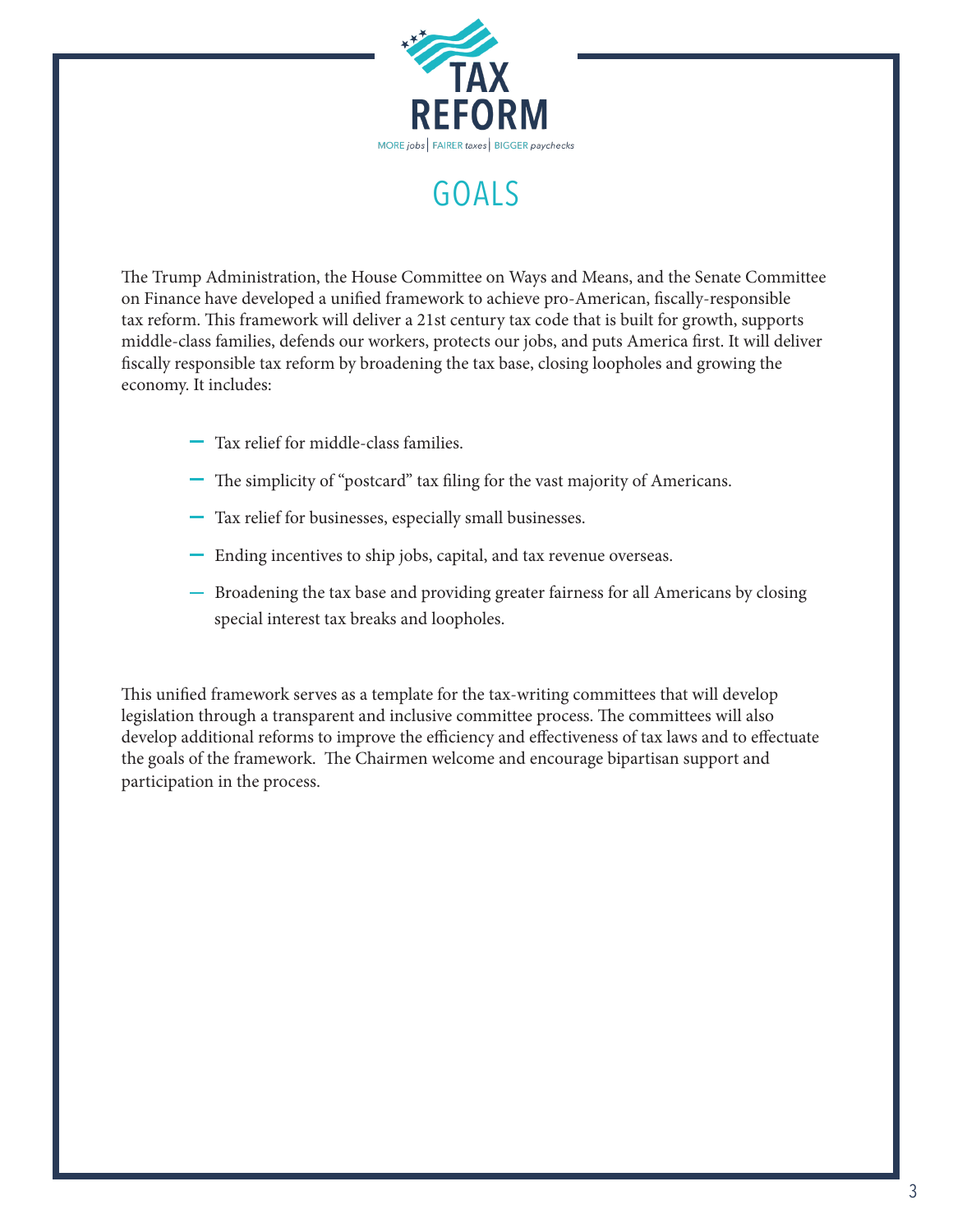

### TAX RELIEF AND SIMPLIFICATION FOR AMERICAN FAMILIES

*Over the last decade too many hard-working Americans have struggled to find good-paying jobs, make ends meet, provide for their families and plan for their retirement. They are the focus of this framework. Strengthening and growing the middle class, and keeping more money in their pockets, is how we build a stronger America. By lowering the tax burden on the middle class, and creating a healthier economy, we can give American families greater confidence and help them get ahead. At the same time, taxpayers deserve a system that is simpler and fairer. America's tax code should be working for, not against, middleclass families.* 



Under the framework, typical middle-class families will see less of their income subject to federal income tax.

The framework simplifies the tax code and provides tax relief by roughly doubling the standard deduction to:

- \$24,000 for married taxpayers filing jointly, and
- $-$  \$12,000 for single filers.

To simplify the tax rules, the additional standard deduction and personal exemptions for the taxpayer and spouse are consolidated into this larger standard deduction. This change is fundamental to a simpler, fairer system.

In combination, these changes simplify tax filing and effectively create a larger "zero tax bracket" by eliminating taxes on the first \$24,000 of income earned by a married couple and \$12,000 earned by a single individual.



Under current law, taxable income is subject to seven tax brackets. The framework aims to consolidate the current seven tax brackets into three brackets of 12%, 25% and 35%.

Typical families in the existing 10% bracket are expected to be better off under the framework due to the larger standard deduction, larger child tax credit and additional tax relief that will be included during the committee process.

An additional top rate may apply to the highest-income taxpayers to ensure that the reformed tax code is at least as progressive as the existing tax code and does not shift the tax burden from high-income to lower- and middle-income taxpayers.

The framework also envisions the use of a more accurate measure of inflation for purposes of indexing the tax brackets and other tax parameters.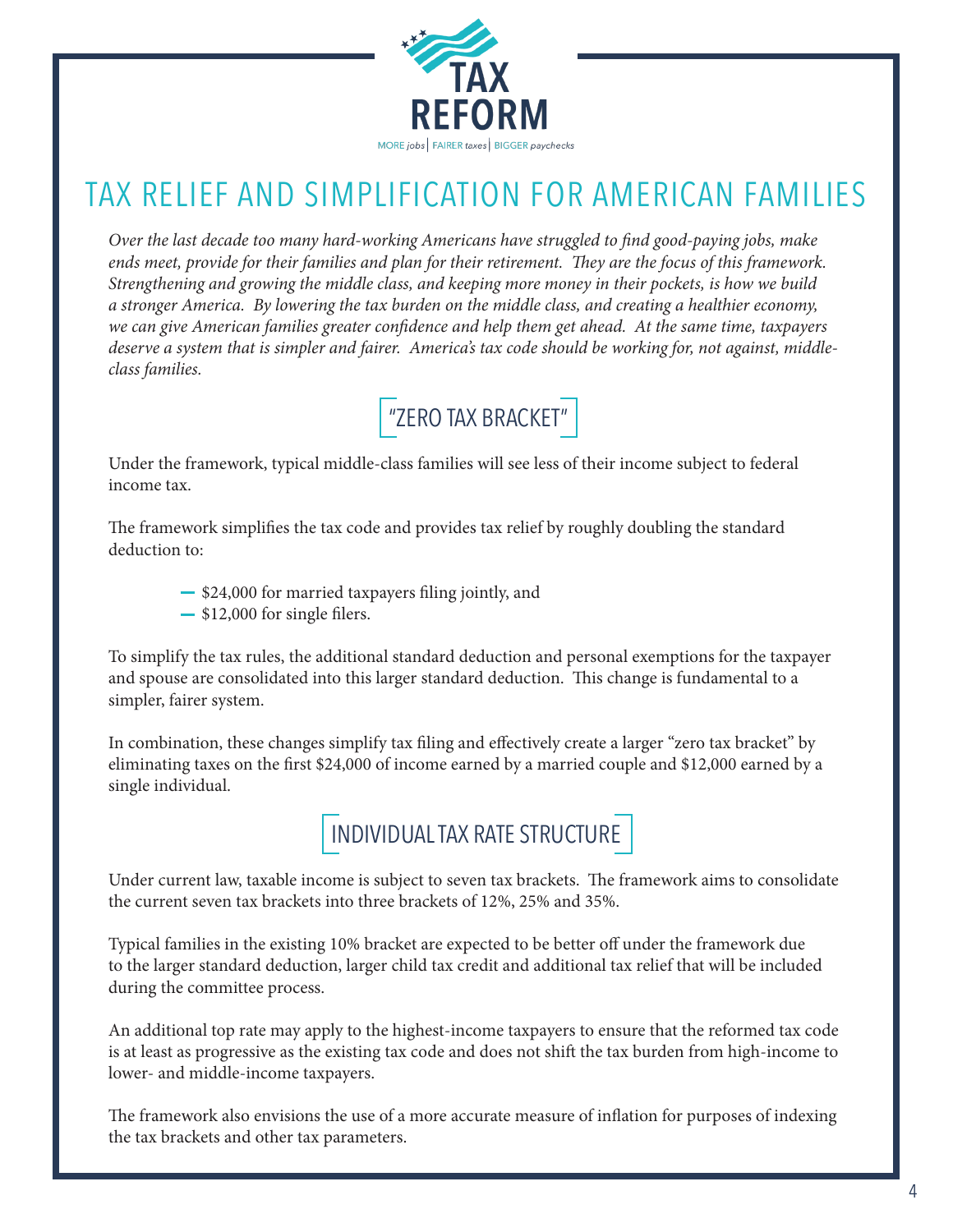

## ENHANCED CHILD TAX CREDIT AND MIDDLE CLASS TAX RELIEF

To further simplify tax filing and provide tax relief for middle-income families, the framework repeals the personal exemptions for dependents and significantly increases the Child Tax Credit. The first \$1,000 of the credit will be refundable as under current law.

In addition, the framework will increase the income levels at which the Child Tax Credit begins to phase out. The modified income limits will make the credit available to more middle-income families and eliminate the marriage penalty in the existing credit.

The framework also provides a non-refundable credit of \$500 for non-child dependents to help defray the cost of caring for other dependents.

Finally, the committees will work on additional measures to meaningfully reduce the tax burden on the middle-class.

#### INDIVIDUAL ALTERNATIVE MINIMUM TAX (AMT)

The nonpartisan Joint Committee on Taxation (JCT) and the Internal Revenue Service (IRS) Taxpayer Advocate have both recommended repealing the AMT because it no longer serves its intended purpose and creates significant complexity. This framework substantially simplifies the tax code by repealing the existing individual AMT, which requires taxpayers to do their taxes twice.

## ITEMIZED DEDUCTIONS

In order to simplify the tax code, the framework eliminates most itemized deductions, but retains tax incentives for home mortgage interest and charitable contributions. These tax benefits help accomplish important goals that strengthen civil society, as opposed to dependence on government: homeownership and charitable giving.

## WORK, EDUCATION AND RETIREMENT

The framework retains tax benefits that encourage work, higher education and retirement security. The committees are encouraged to simplify these benefits to improve their efficiency and effectiveness. Tax reform will aim to maintain or raise retirement plan participation of workers and the resources available for retirement.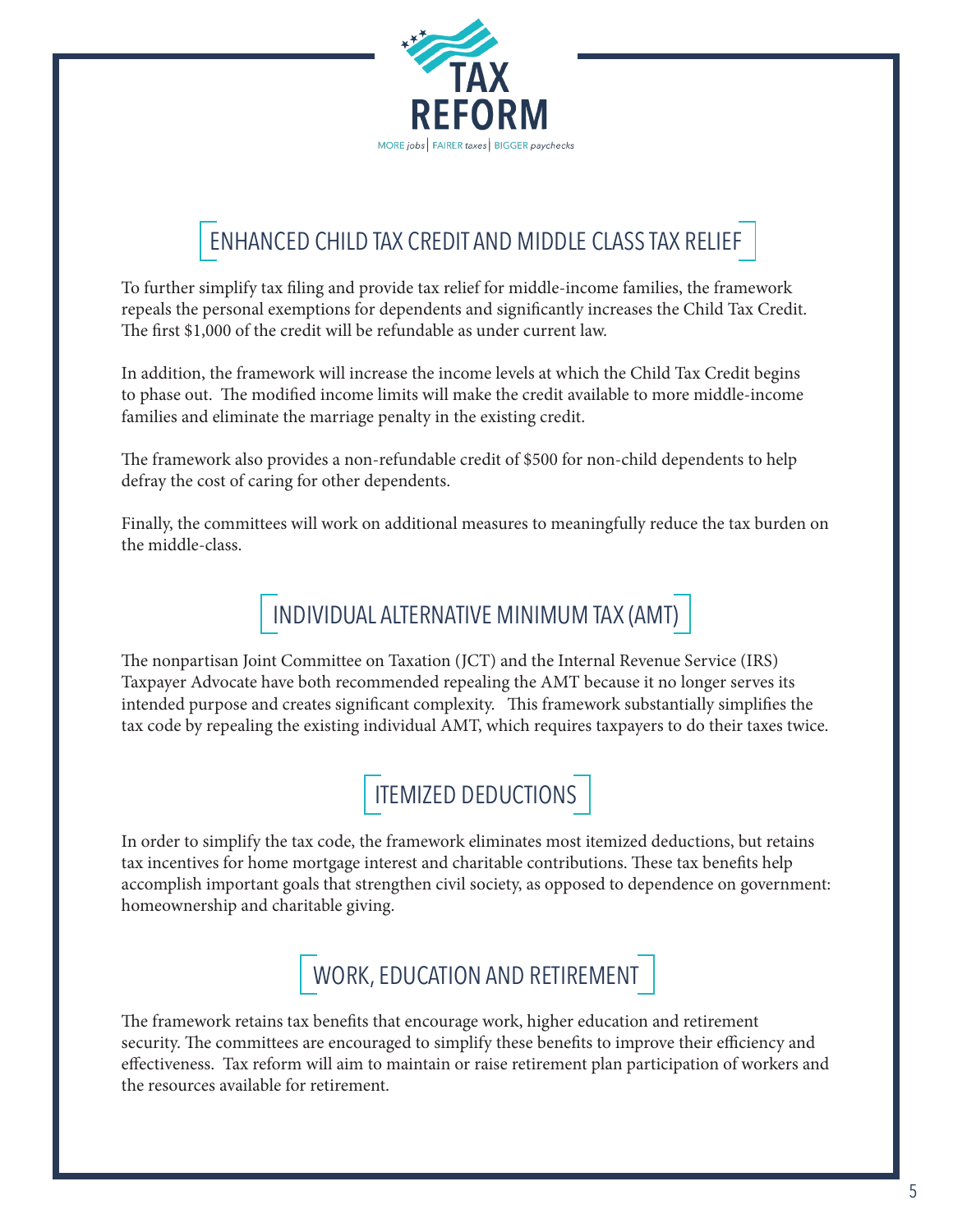

## OTHER PROVISIONS AFFECTING INDIVIDUALS

Numerous other exemptions, deductions and credits for individuals riddle the tax code. The framework envisions the repeal of many of these provisions to make the system simpler and fairer for all families and individuals, and allow for lower tax rates.



The framework repeals the death tax and the generation-skipping transfer tax.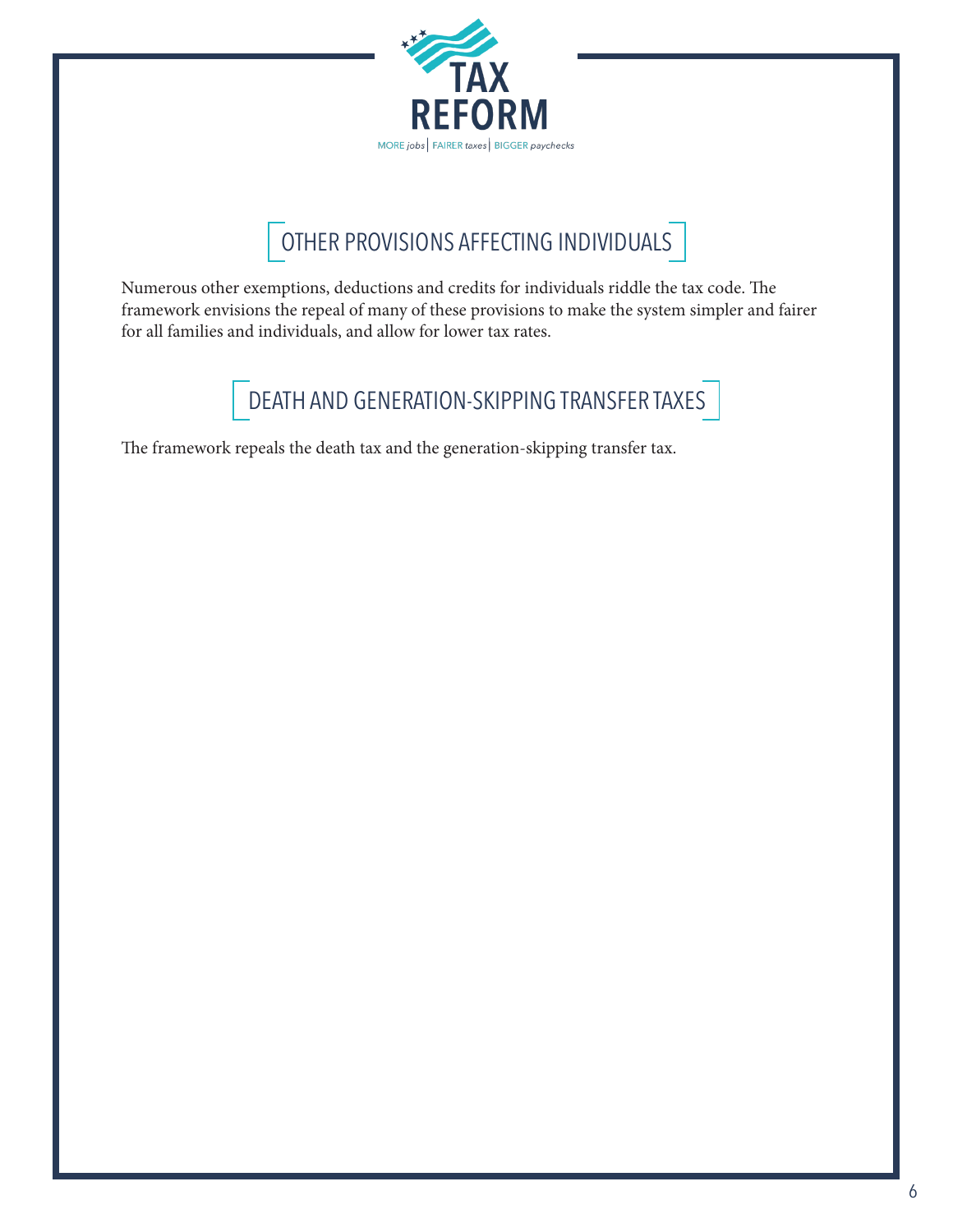

## COMPETITIVENESS AND GROWTH FOR ALL JOB CREATORS

*Small businesses drive our economy and our communities, and they deserve a significant tax cut. This framework creates a new tax structure for small businesses so they can better compete. Furthermore, America's outdated tax code has fallen behind the rest of the world – costing U.S. workers both jobs and higher wages. In response, the framework puts America's corporate tax rate below the average of other industrialized countries and promotes greater investment in American manufacturing.*

#### TAX RATE STRUCTURE FOR SMALL BUSINESSES

The framework limits the maximum tax rate applied to the business income of small and familyowned businesses conducted as sole proprietorships, partnerships and S corporations to 25%. The framework contemplates that the committees will adopt measures to prevent the recharacterization of personal income into business income to prevent wealthy individuals from avoiding the top personal tax rate.

#### TAX RATE STRUCTURE FOR CORPORATIONS

The framework reduces the corporate tax rate to 20% – which is below the 22.5% average of the industrialized world. In addition, it aims to eliminate the corporate AMT, as recommended by the non-partisan JCT. The committees also may consider methods to reduce the double taxation of corporate earnings.



The framework allows businesses to immediately write off (or "expense") the cost of new investments in depreciable assets other than structures made after September 27, 2017, for at least five years. This policy represents an unprecedented level of expensing with respect to the duration and scope of eligible assets. The committees may continue to work to enhance unprecedented expensing for business investments, especially to provide relief for small businesses.



The deduction for net interest expense incurred by C corporations will be partially limited. The committees will consider the appropriate treatment of interest paid by non-corporate taxpayers.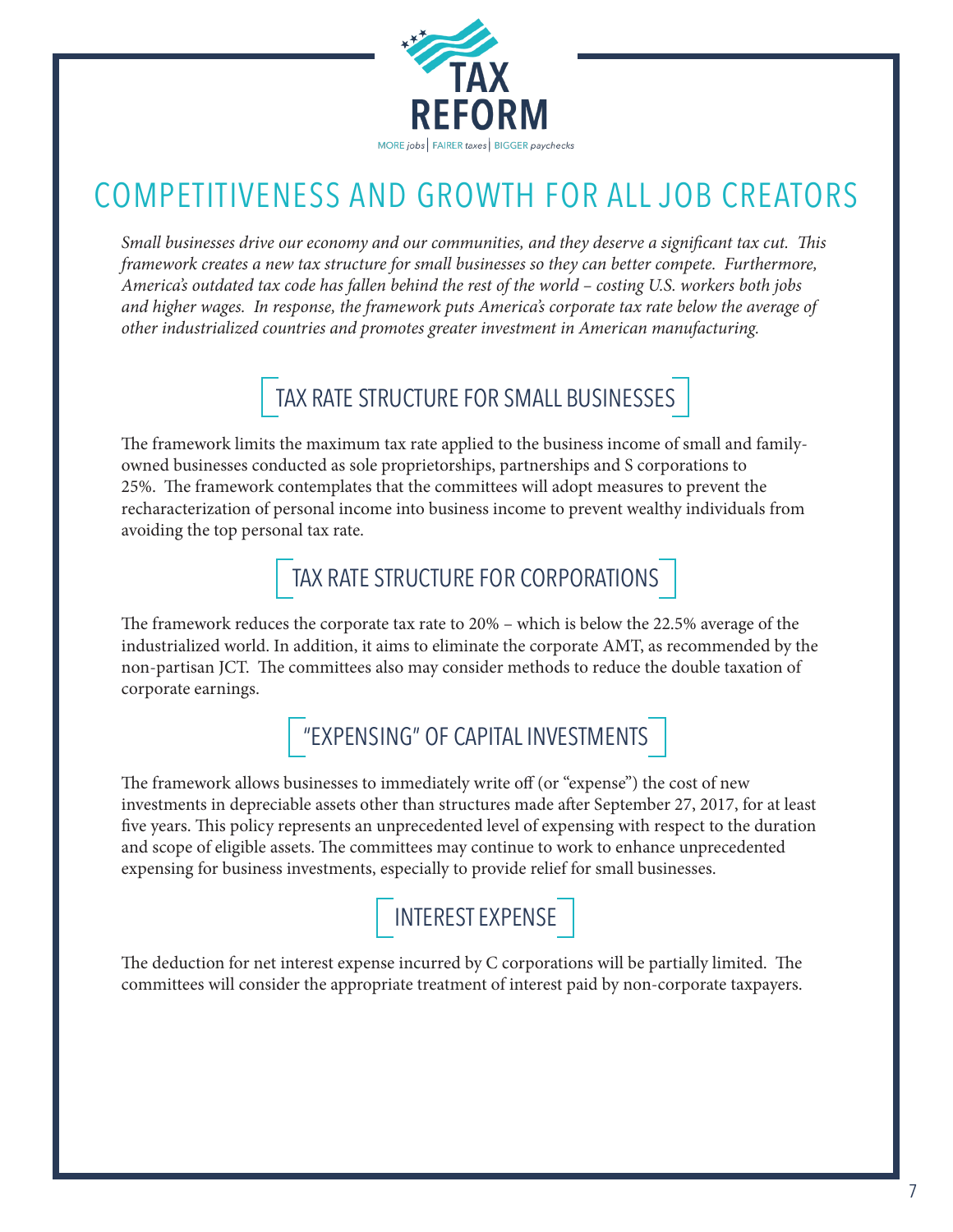

#### OTHER BUSINESS DEDUCTIONS AND CREDITS

Because of the framework's substantial rate reduction for all businesses, the current-law domestic production ("section 199") deduction will no longer be necessary. Domestic manufacturers will see the lowest marginal rates in almost 80 years. In addition, numerous other special exclusions and deductions will be repealed or restricted.

The framework explicitly preserves business credits in two areas where tax incentives have proven to be effective in promoting policy goals important in the American economy: research and development (R&D) and low-income housing. While the framework envisions repeal of other business credits, the committees may decide to retain some other business credits to the extent budgetary limitations allow.

#### TAX RULES AFFECTING SPECIFIC INDUSTRIES

Special tax regimes exist to govern the tax treatment of certain industries and sectors. The framework will modernize these rules to ensure that the tax code better reflects economic reality and that such rules provide little opportunity for tax avoidance.